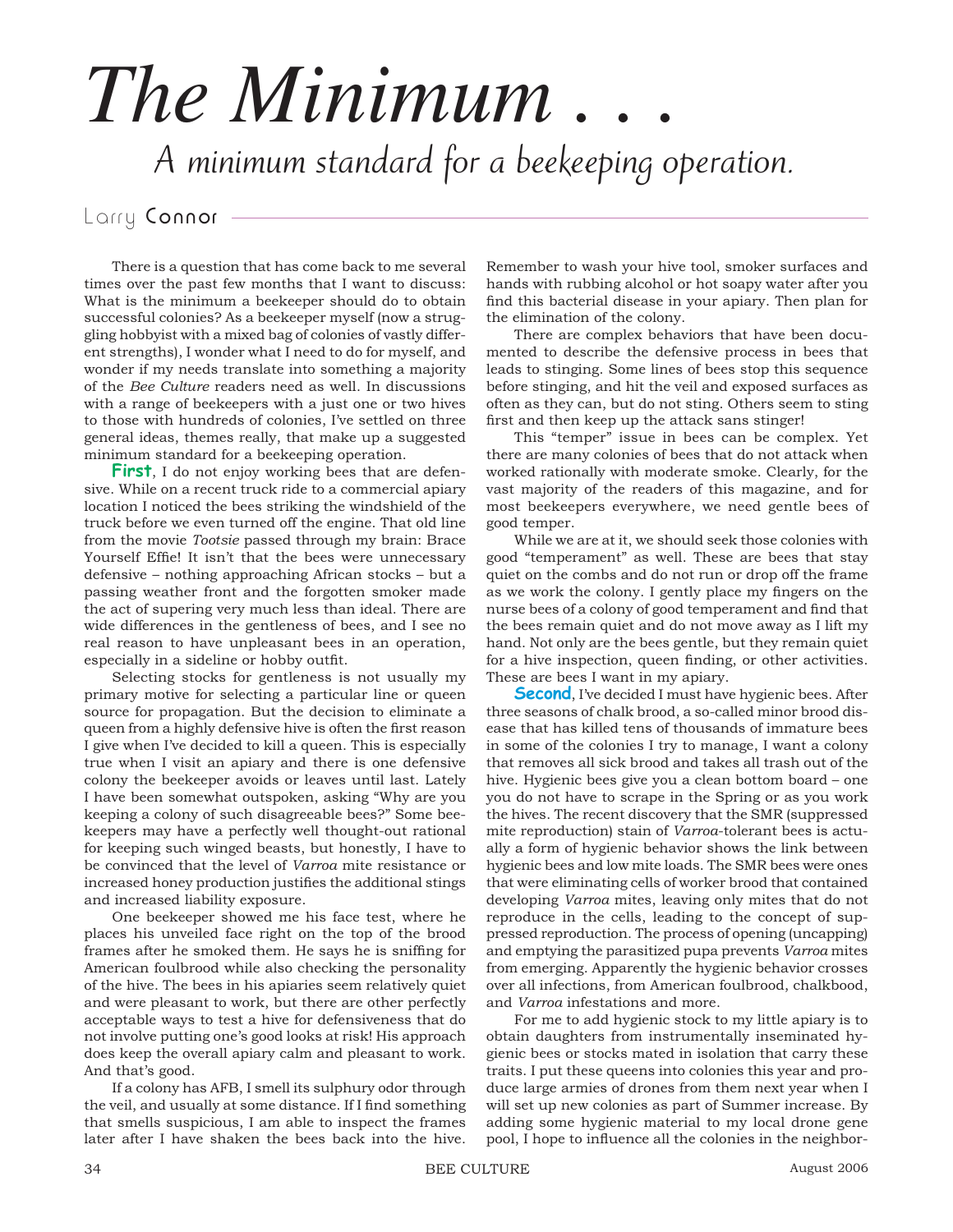

*Notice the worker grasping the queen's abdomen.*



*She lets loose with a cluster of eggs.*

hood so there is a reduced rate of AFB, chalkbrood and *Varroa* mites, just for starters. I hope you all join me in this effort. After a year or two I will test the level of hygienic bees by using pieces of nitrogen-frozen brood.

If you are like me (and I realize most of you are not) when you were taught beekeeping, you learned about the classic genetics study of the double recessive gene disease resistance mechanism worked out by Ohio State's Walter Rothenbuhler. It took two genes, both recessive (one for uncapping infested cells and one for empyting them), to get a colony to demonstrate resistance to American foulbrood. (Later other diseases were shown to be controlled by these two genes).

Additional disease resistance mechanisms undoubtedly exist. That we may not have given them a proper definition and description does not prevent them from helping us in the bee yard. So you and I both can have colonies with clean bottom boards, disease and mite free brood – colonies we are pleased to

August 2006 BEE CULTURE 35 T

show off to others. I'm not there yet, and I have some distance to go to get there. Considerable distance.

**Third**, I want a productive colony. Well, of course I do! By productive I want one that survives the Winter, builds in the Spring without swarming and generates a honey crop and pollinates a huge number of flowers. Bees that die over the Winter automatically lose my vote. Likewise, colonies that swarm when other colonies do not are placed on my list of colonies to be broken apart and made into new Summer increase colonies to over Winter with new queens. This is a little bit like "I don't get mad, I get even" as a method of keeping colonies. I don't get mad at a colony for swarming, I just deal with its lack of cooperation in such a manner that the colony no longer exists when I am finished making nuclei. As I have written before, a lot of readers have one major honey crop each year, and if they loose a huge chunk of their nectar-gathering workers just as that flow begins, the colony will not fill supers with honey. So, I might as well take that colony and rework it into three or more hives that may give me young and hopefully desirable queens mated to wonderful disease resistant drones, all ready to over Winter as a nucleus.

What have I lost? A honey crop? Probably not much of one, if the swarm was large and the population took a big hit. A special queen? Maybe, but only if she was otherwise productive and was gentle. I hope she made a lot of drones before she accidentally ran into my hive tool.

What I have lost is a potential "welfare" hive that may slumber through the Summer and may or may not have enough honey to survive the Winter. Cut bait, fish, catch fish, clean fish, eat fish. Get on with it and stop fooling around with these hives that tie up your time and drag down your production. I mean it, get busy. Take your bee losses *now* and make up new colonies for the next season.

Hopefully these "minimum" suggestions will be helpful to you.

I am pleased to be writing this from my mother's kitchen in Michigan, where a cool, late evening Spring breeze cools the large brick house after a warm and sunny day in mid June. Mom has gone to bed and left